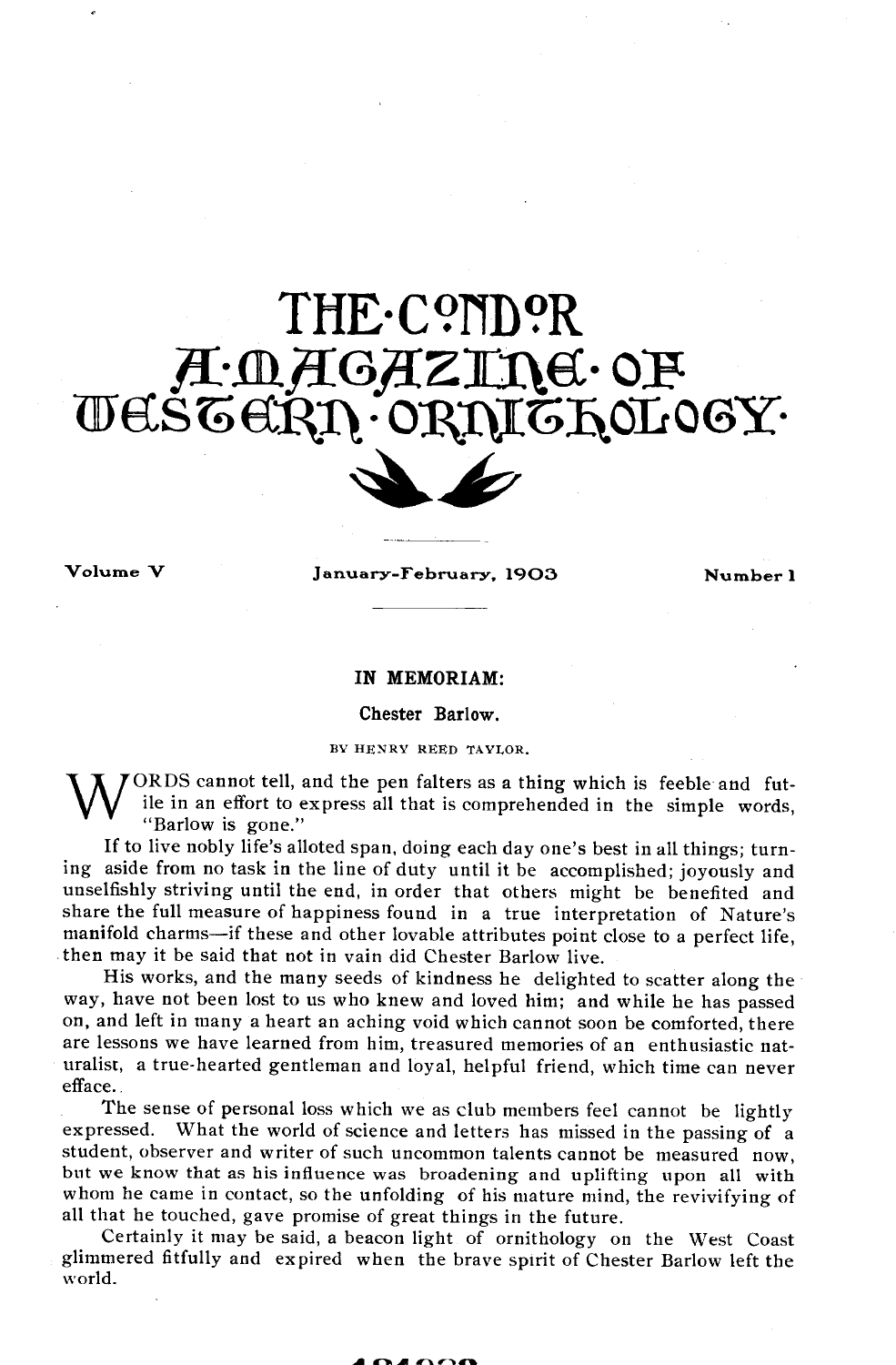

## CHESTER BARLOW.

Died November 9, 1902.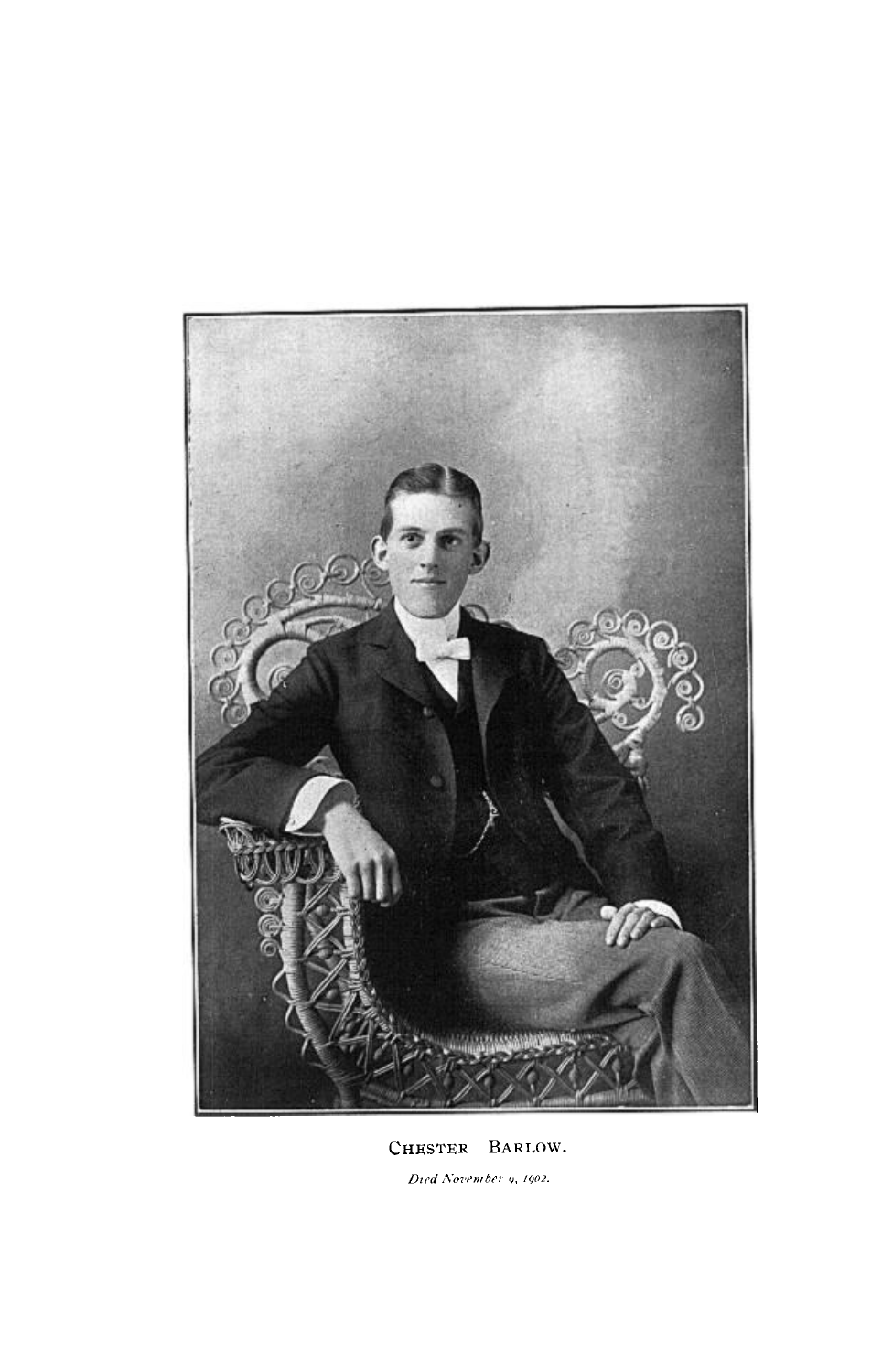**In his active life, SO filled and rounded with meritorious deeds, Mr. Barlow was loath to lay aside his work, even when the manifestations of the dread disease with which he was stricken should have counseled him to slacken his pace. When with him last summer in the Sierra, I urged him to lay aside all extra work**  and care for his health. He would be all right again soon, he said—all he need**ed was a little time.** 

**After a brief but happy outing he returned to his duties as assistant cashier in the Santa Clara Valley Bank. where he labored on for nearly two months, still deceived as to the seriousness of his condition. When his employers finally obliged him to knock off work he went with his wife to Pacific Grove, hoping that the change w.ould lead to an improvement. The end was not far distant, but he never seemed to realize it, and as he suffered no pain his own cheerfulness lulled the fears of those dear to him. To the last he was hopeful.** 

**A week before his death he declared to Mr. Emerson that by the next week, surely, he would be able to take up the accumulated correspondence of the club, to which he had always attended so faithfully. He would not admit that he was ill enough to require another to take hold of the work or even assist him with it.**  When the end came, rather suddenly, his passing was peaceful, and fifteen min**utes before, he had been helped up and had been sitting in a chair. In a beautiful rural spot, where perchance the white-tailed kite, of which he loved to tell us, may alight in the huge spreading live oaks about his grave, he lies at rest.** 

**It will take some time to realize that he has taken his final journey: that he who disseminated, so lavishly, kindliness, good cheer and fellowship; he whose cordial welcome and smile and jest added warmth and happiness to the meetings of our bird students, has really gone out of our life-a little farther on than we**  have traveled, and beyond the barrier o'er which we may not see, nor, hearkening **hear a far "Halloo!" the jovial call of him who was our faithful comrade, our genial companion on many a woodland trail, through brake and fen, on the islands of the sea, or in mountain fastnesses where he loved to roam and ponder; where the birds are singing and calling, and in the silence wondering, mayhap, why he comes no more to those fair scenes he loved so well.** 

**Now that we muse upon the personality of our good friend, tram whom in the high administration of an omniscient Providence we have so soon and so sadly been parted, none can think of him, it is safe to say, save as one in a happy, cheerful mood. The mere mention of his name, the superscription of an old letter, recalls inevitably a smiling face, an occasion of good-humored banter; or, perhaps, one with quiet, intent manner, cheerful, unfailingly courteous, and eager of accom**plishing an end. It is as a prince of good fellows that we love to remember Bar**low, yet we admired his earnest bearing, his equable poise of character, and wondered at the seemingly boundless energy which influenced all his undertakings.** 

**Scarcely more than a dozen years were devoted to studies in Ornithology before his bright career was brought to a close at the age of twenty-eight. From early excursions into the lore of birds, which aside from his home life and his friends was ever the subject dearest to him, he soon passed the experimental or juvenile stage and devoted himself assiduously in his leisure to the advancement of Ornithology on this Coast.** 

**Of the work he has done, the value of his researches, it is not within the province of the present writer here to speak. Rather is it his high privilege to touch upon the life and personality of one whom, in the intimate intercourse of our club meetings, during a decade which has sped all too quickly, we feel it an**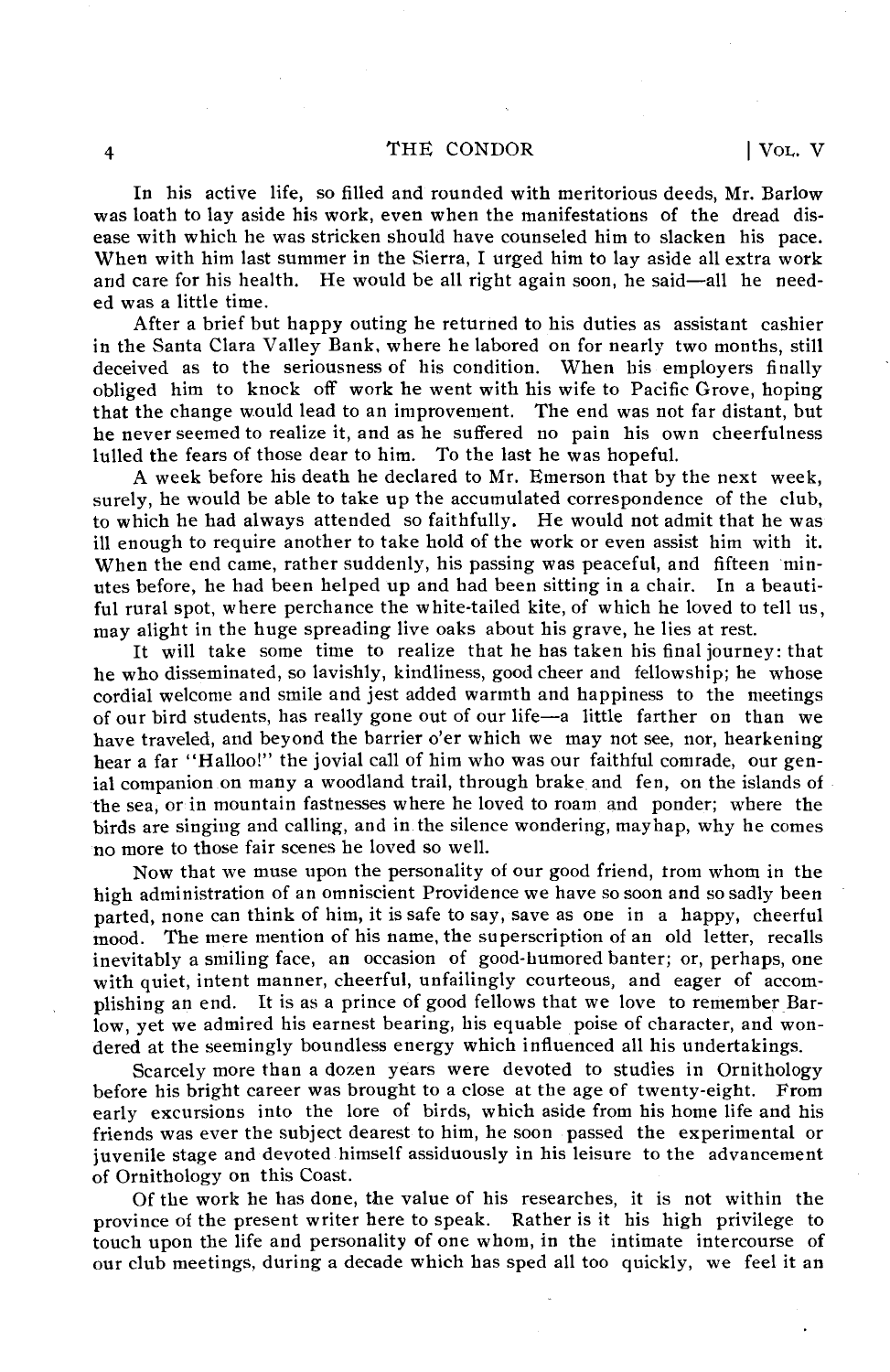**inspiration to have known so well; of one whose memory we cherish, in a sadness which comes again and again and will not be dissipated, holding it with all that is good and best upon the earth.** 

**Mr. Barlow was born in San Jose, which was for so many years his home. He was graduated from the High School with exceptional honors, and subsequently entered the Santa Clara Valley Bank in Santa Clara, where he became practically indispensible to the management, being familiar with every branch of**  the work. His parents being dead he was early self-reliant. His studious dispos**ition led to the collection of a considerable library, particularly of ornithological books. In addition to the painstaking editorial work he undertook, he joined a local lodge of Odd Fellows, in which he filled the chair of Noble Grand. He also found time for some months to attend to commercial correspondence for a firm of seed growers. He made many friends, and it was said of him that he had not an enemy in the world.** 

**He delighted in trips afield and made many excursions into San Benito county and various sections of Santa Clara county in pursuit of his oological hobby, but during his later years he devoted much less time to collecting. He revelled in an opportunity to get away to the hills after golden eagle's eggs. Many a joyous tramp over hill and canyon has been enjoyed by the writer with Mr. Barlow. He was an expert climber and we shared in the secret of the location of a number of nests which were particularly hard to reach.** 

**In the field he was a delightful companion, and always a keen observer. He made careful notes and took many photographs, which went to embellish the pages of magazines. His style was particularly pleasing, and thousands of bird students who have read his articles will feel a sense of personal loss at his passing from among us.** 

**It seems scarcely necessary to say that Mr. Barlow was a charter member of the Cooper Ornithological Club. So much of its history, its steady growth in**  popularity and usefulness, is directly attributable to his untiring efforts and wise **counsels that it is impossible to dissociate the man from the club which he, more than any other, did so much to perpetuate. It was always near to his heart, and with cheerful zeal, which commanded the admiration of all, he gave his time and talents to' booming the meetings, booming the club and spreading the fame of its magazine, of which he was the highly talented editor until Death touched him gently and called him hence from earthly tasks well and nobly accomplished.** 

**He never served as President of the club, but he was more than that.. Often**  I have said to him, "Barlow, you are the club." He came very near that many **times, and we who know the club's history and of all his labors for its advancement may place the honor where it is due. Others have done much, but our good friend was head and shoulders above any in the making of its fortunes.** 

**No sooner was a meeting over than Mr. Barlow was planning for the next. As Secretary, from the organization's inception, he filled many offices in one. Modesty was one of his charming traits, and without hope of reward he accomplished great things. Unassuming, he never sought preferment, but knowing that some one must do the work he did it steadfastly, patiently, joyously. No discouragement balked him, for he entered heart and soul into his labors. He could never be spared from the oflice of Secretary, SO important in a bird club with widely scattered membership, to accept the more or less honorary position of President. Through nearly ten years of arduous endeavor he never shirked a responsibility nor sought to shift the burden upon another's shoulders. It was**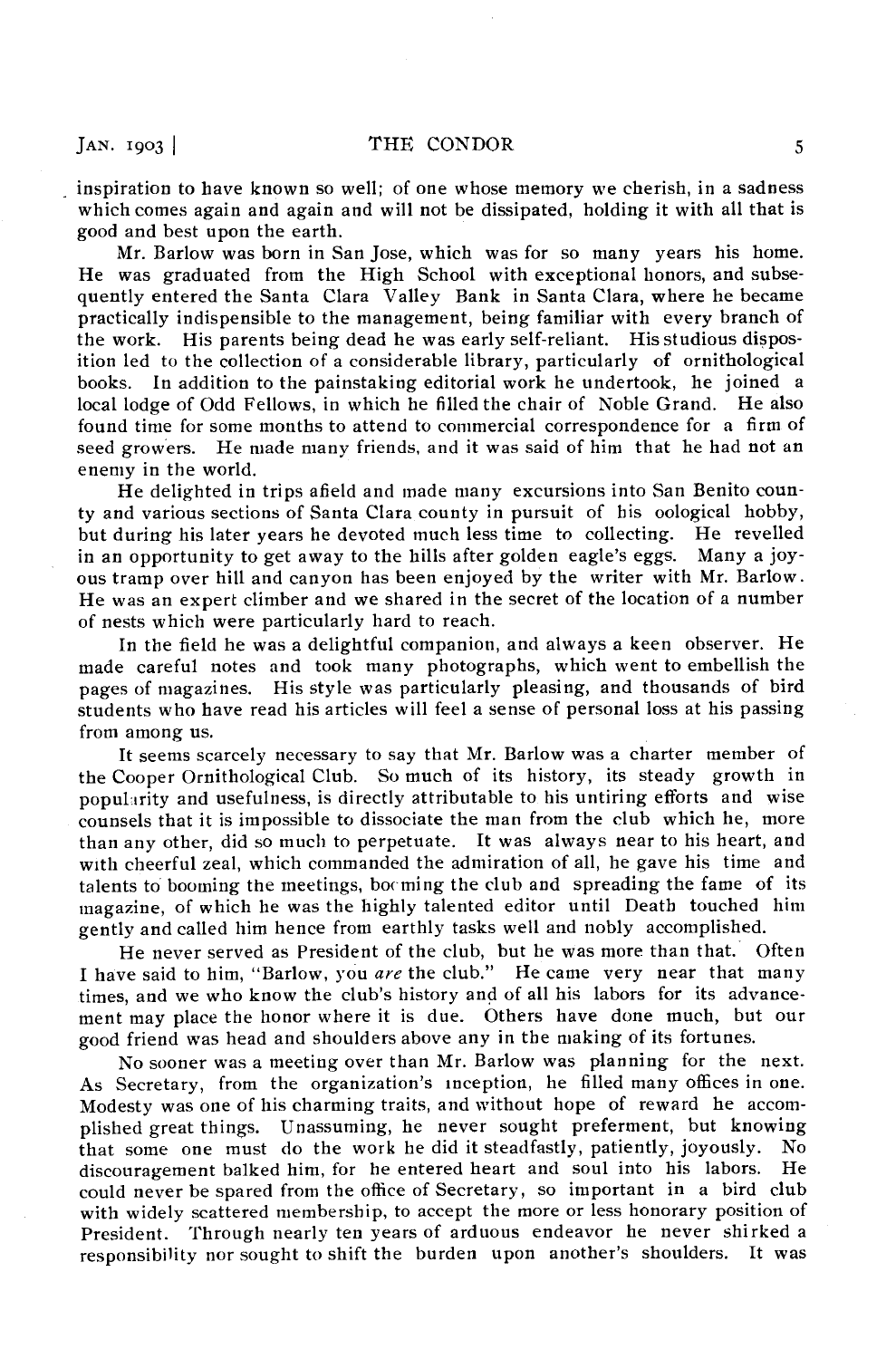**his delight to render hard, personal service in the club's behalf, and he left to others the nominal honors. As President he' would have served well, and it would have given him pleasure, but if the thought occurred to him he put-it aside .with the unselfish feeling that his place was where the club most needed him. At the last meeting of the Cooper Club, held not long before his death, he was nominated for the Presidency of the club for 1903, an office he now can never hold.** 

**The writer well recalls, amid a host of pleasant reminiscences, how he first had the pleasure of meeting Mr. Barlow in San Jose in the summer of 1893, but a few months after the Cooper Ornithological Club had been started by a few enthusiastic and youthful bird students of that vicinity. I was about to launch the Nidologist at Alameda, and hearing in some way of the club in Santa Clara county made the trip with a view to forming a sort of coalition.** 

**I found that the club had six or seven members all told, but they were very much alive, among them being Chester Barlow, Wilfred H. Osgood, Harry R. Painton and Mr. Schneider. I attended a meeting at Painton's house at College Park after spending the day with Barlow and Osgood, and joined the club. The "Traveler and Naturalist," an unpretentious journal printed on a small hand press some where, was to have been made the official organ of the bird club, but the seven members voted unanimously in favor of adopting the "Nid." Thereafter the "Traveler and Naturalist," having lost the block of seven subscribers constituting the Cooper Club's membership ceased its travels, pined and died.** 

**At that early meeting the discussion of exchange deals in eggs, made with certain eastern collectors by Osgood, Barlow and Schneider, and jovial collecting reminiscences, not to forget a generous collation, succeeded the "reading of scientific papers," among which, if I mistake not, there was one by Mr. Osgood on the "Nesting of the Yellow-bellied Flycatcher." That meeting was a red-letter occasion for the present writer, and led to a frequent correspondence with Mr. Barlow,**  then editor of the club's department in the *Nidologist*, which continued uninter**rupted with mutual profit and enjoyment through the years, cementing a friendship in ties which became indissoluble, and which promised so much of happiness through life.** 

The relations of the club and the ornithological journal I then published, **carried on through the medium of the genial Secretary, were always most pleasant, and proved helpful to the club and to the journal. The members early showed a cheerful disposition to aid the editor with photographs for illustration and with entertaining articles. Barlow wrote an article on the nidification of the cinnamon teal and the mallard duck. Schneider had a fine picture of a mallard's**  nest and eggs, but it seems he had promised it to the *Oologist*. It was in situ, and **just what I wanted. Barlow and Osgood "labored" with Schneider and finally induced him to "loosen UP" and supply the club's official organ with the coveted photograph, which after publication I ascertained was of a "home made" nest, which had been cunningly formed by Mr. Schneider himself in the grass near his house for photographic purposes.** 

**How many good times we had at Barlow's home in San Jose! In those days when he was unmarried, and afterward in his pretty cottage at Santa Clara where his charming wife joined in extending hospitality to "bird cranks," his latch-string was always out for the "boys," and visiting ornithologists in the State were glad of an opportunity to seek out the Mecca of our bird students, where a cordial welcome was ever extended.** 

**Barlow always "expected" his friends. No special invitation was necessary.**